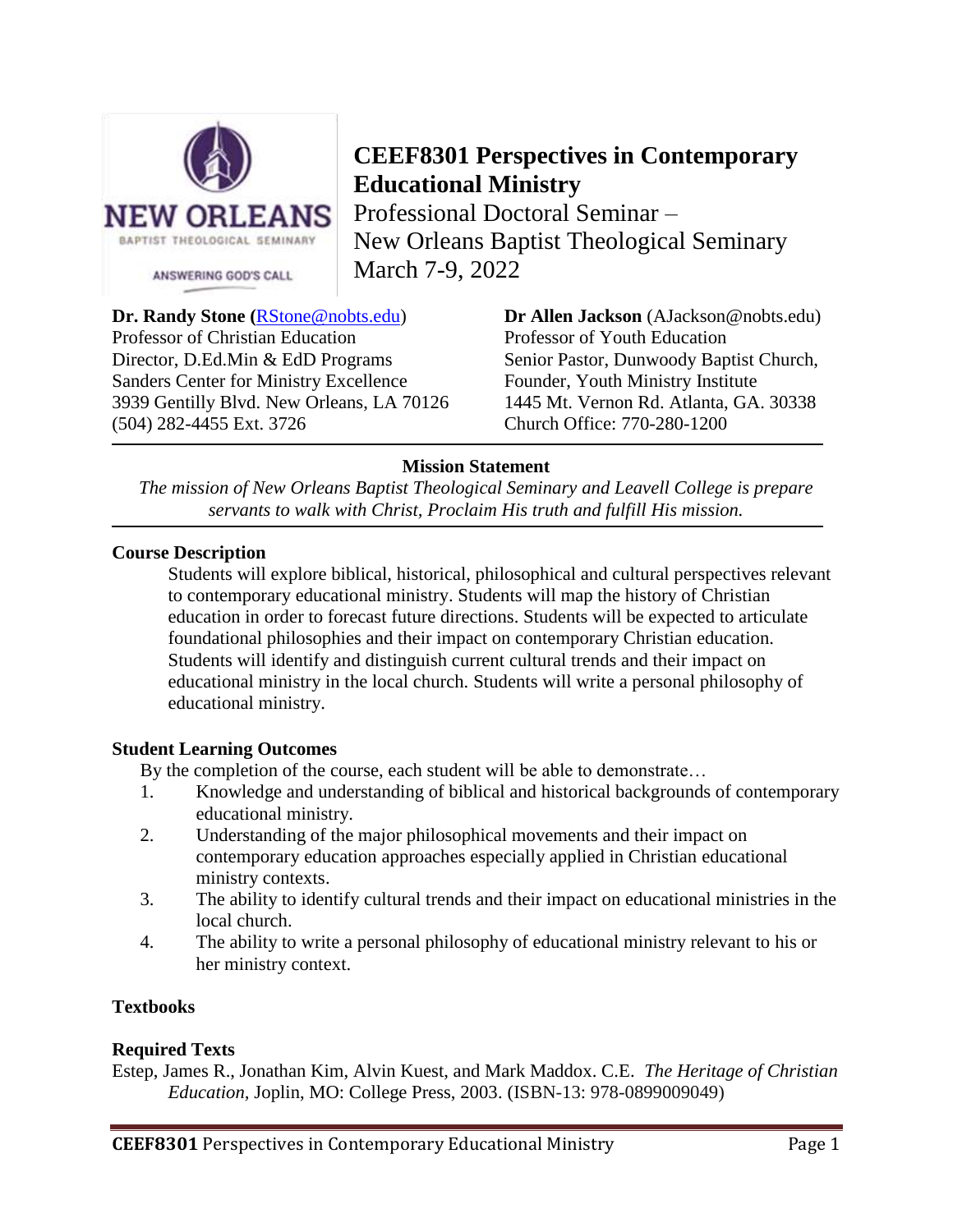Knight, George R. *Issues and Alternatives in Educational Philosophy*, 4<sup>th</sup> ed. Berrien Springs, MI: Andrews University Press, 2008.

## **Recommended Texts**

- Anthony, Michael and Warren Benson. *Exploring the History and Philosophy of Christian Education*. Eugene,OR: Wipf &Stock Publishers, 2003 (reprinted 2011).
- Estep, James R., Michael R. Anthony and Greg R Allison*. A Theology for Christian Education,* Nashville, TN: Broadman and Holman, 2008.
- Knight, George R. Philosophy & Education: An Introduction in Christian Perspective, 4<sup>th</sup> ed. Berrien Springs, MI: Andrews University Press, 2006.
- Pazmiño, Robert W. *God Our Teacher: Theological Basics in Christian Education*, 3rd. Grand Rapids, MI: Baker Academic, 2008.

## **Supplemental Texts**

You will be assigned 2-3 additional texts related to contemporary issues with philosophical implications. Relevant texts will be identified and assigned in preparation for the seminar meeting. Topics under consideration include but not limited to: Socialism, Capitalism, Immigration, Constitutionalism, Moral Therapeutic Deism, Patriotism, Materialism, Multiculturalism, Gender Identity, Racism, Federalism, Communism, Sexism, Denominationalism, Environmentalism, Populism, Nationalism and Fascism.

## **Course Requirements**

All papers should be double-spaced and formatted according to the NOBTS Writing Manual and current edition of Turabian (footnotes, headings/subheadings, margins, pagination, cover page, etc.)

## **Pre-Seminar Assignments**

- **1. Textbook Reading: R**ead the **Required Textbooks** and thoughtfully consider the questions posed at the end of each chapter. Be prepared to discuss selected questions during the seminar.
- **2. Executive Summary:** Submit an Executive Summary of one assigned textbook from the **Supplemental Texts** list (Required template and list are available in the seminar blackboard). Specific text assignments will be made before the start of the trimester on or before Dec 1. You may request a textbook **Due Mar 1, 2022**
- **3. Ten Talking Points:** Create an annotated list of 10 Talking Points from a book of your choosing. Book choice must be related to a current social, theological, cultural, political or educational trend. Selection must be approved by the seminar professor(s). Parenthetical citations are permitted for this assignment. Post Talking Points in the Discussion Board **and** the assignment area of Blackboard.

#### **4. Podcast:** Listen to the following podcast **(**[https://www.christianitytoday.com/ct/podcasts/rise-and-fall-of-mars-hill/](https://www.christianitytoday.com/ct/podcasts/rise-and-fall-of-mars-hill/%20%20episode%202)  [episode 2\)](https://www.christianitytoday.com/ct/podcasts/rise-and-fall-of-mars-hill/%20%20episode%202) and be prepared to discuss the content and ministry implications.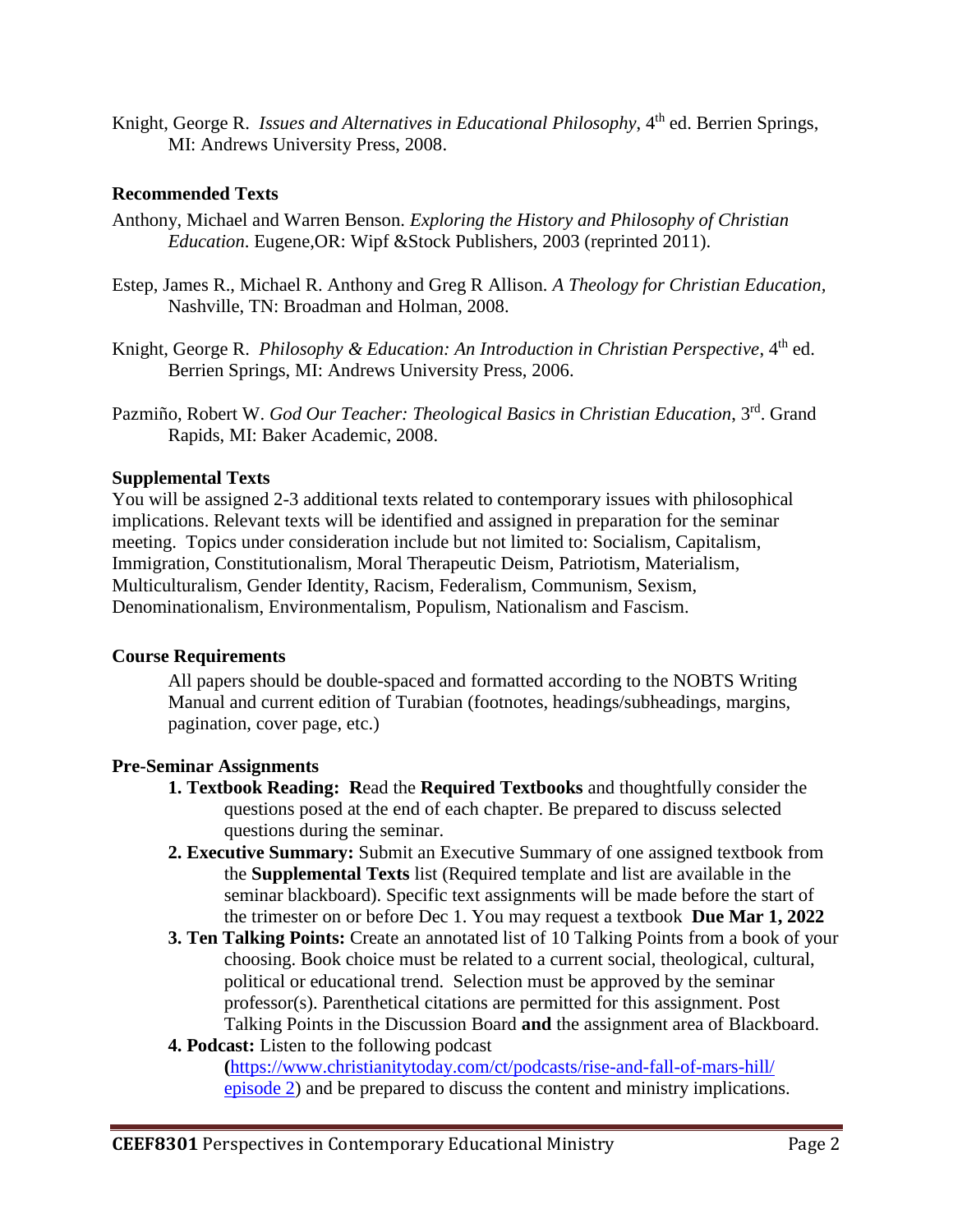#### **During the Seminar**

- **5. Class Discussion:** Expected to contribute to the class discussion of textbooks, podcast and supplemental reading, research and class presentations. **Due: Mar 9, 2022**
- **6. Executive Summary Presentation:** Present the information about your assigned textbook and submitted Executive Summary. Be prepared to lead a class discussion of the book and relevant topics generated by the issues raised in it. **Due: Mar 9, 2022**
- **7. Educational Ministry Trend Report Presentation.** You will generate a **brief**  presentation (including a visual and printed resource) about a specific educational ministry trend of importance for your community and/or context. The presentation should identify, define and describe the trend as well as discernment and speculation of the underlying philosophical issues. Contemporary examples are encouraged. Data and information collected for the presentation should form the foundation for post-seminar assignment #6. The final report should reflect continued research and contributions from seminar engagement **Mar 9, 2022**

#### **Post-Seminar Assignments**

- **8. Educational Ministry Trend Report.** You will generate a 7-8 page report of a specific educational ministry trend of importance for your community and/or context. The report should have three sections. In section one  $(1.5 - 2$  pages) you should identify, define and describe the trend (issue/concern). In section two (2 -3 pages) you will discern and present the underlying philosophical issues (particularly the epistemological and axiological positions.) In the final section (3 pages) you will detail educational ministry implications and propose an intentional approach to addressing the issue or concern. **Due March 31, 2022**
- **9. Personal Philosophy.** Students will write a *Personal Philosophy of Educational Ministry*. Explain or provide evidence of how your philosophy affects your preaching style or church programing. This work (10-12 pages) should be typed and double-spaced following the NOBTS Style Guide and the most recent edition of *Turabian*. See the evaluation rubric included in this syllabus for further direction. **Due April 15, 2022**

#### **Grading**

| <b>Executive Summary</b>              | 15% | (pre-seminar assignment)  |
|---------------------------------------|-----|---------------------------|
| <b>Talking Points</b>                 | 10% | (pre-seminar assignment)  |
| <b>Executive Summary Presentation</b> | 10% | (in seminar assignment)   |
| <b>Ministry Trend Presentation</b>    | 15% | (in seminar assignment)   |
| <b>Educational Ministry Report</b>    | 25% | (post-seminar assignment) |
| Personal Philosophy                   | 25% | (post-seminar assignment) |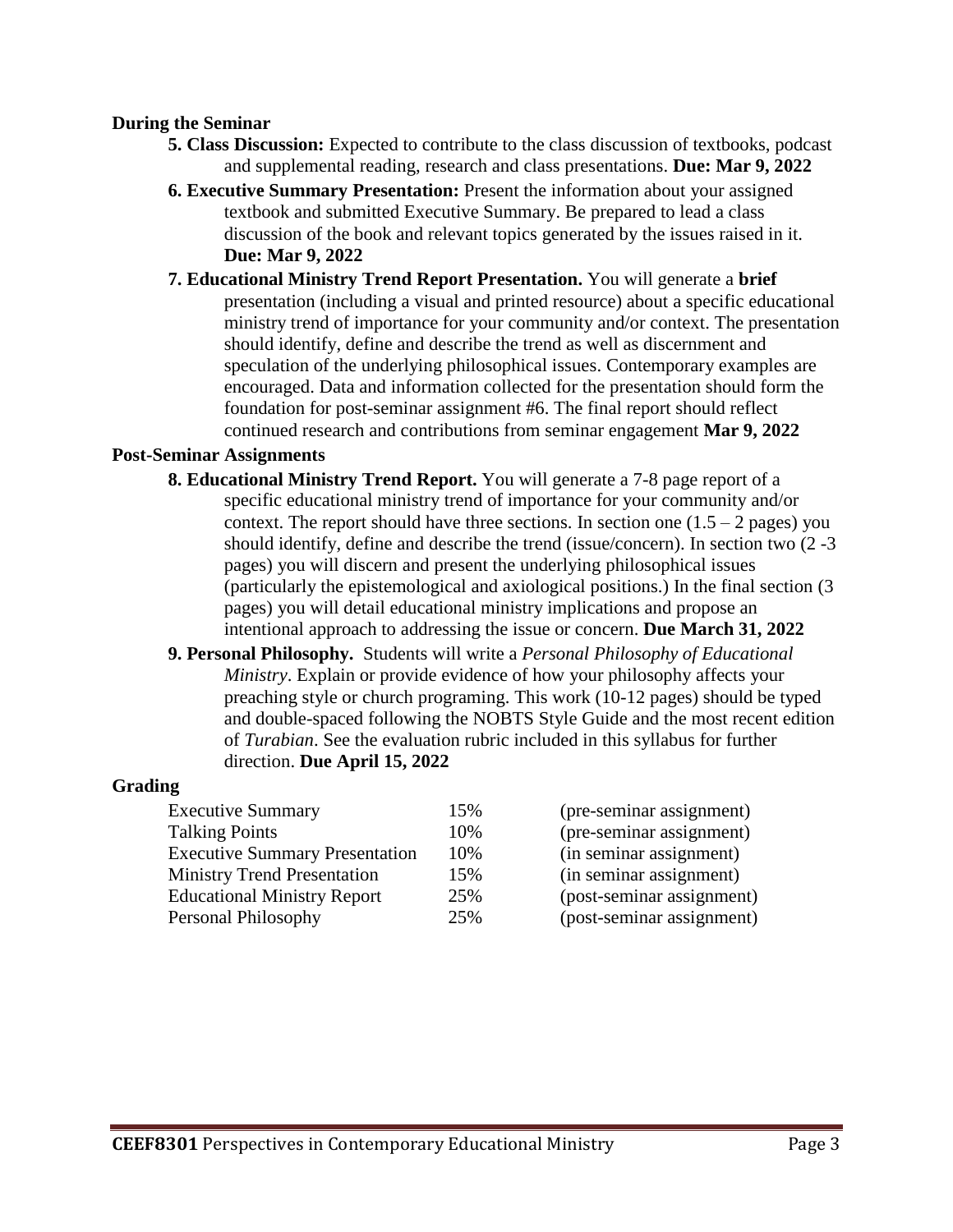#### **Selected Bibliography**

- Aquinas, Thomas. *A Summa of the Summa: The Essential Philosophical Passages of St. Thomas Aquinas' Summa Theologica*, Peter Kreeft, ed. San Francisco: Ignatius Press, 1990.
- Astley, Jeff. *The Philosophy of Christian Religious Education*. Birmingham, AL: Religious Education Press, 1994.
- Augustine, Bishop of Hippo. *Against the Academics*, trans. by John J. O'Meara. New York: Newman Press, 1951.
	- \_\_\_\_\_\_\_\_. *Augustine: On Education*, trans. by George Howie. Chicago: Regnery, 1969.
- \_\_\_\_\_\_\_\_. *The Teacher: The Free Choice of the Will. Grace and Free Will*, trans. by Robert P. Russell. Washington, D.C.: Catholic University of America Press, 1968.
- Barna, George. *Future Cast: What today's Trends Mean for Tomorrow's World.* Austin,TX: Fedd and Company, 2011.
- Bayles, Martha. *Hole in Our Soul: The Loss of Beauty and Meaning in American Popular Music*. New York: Free Press, 1994.
- Behe, Michael. *Darwin's Black Box: The Biochemical Challenge to Evolution*. New York: Touchstone, 1996.
- Berry, Wendell. *Life is a Miracle: An Essay Against Modern Superstition*. Washington, D.C.: Counterpoint, 2000.
- Bloom, Allen. *The Closing of the American Mind*. New York: Simon and Schuster, 1987.
- Bowlin, John R. *Contingency and Fortune in Aquinas's Ethics*. Cambridge, NY: Cambridge University Press, 1999.
- Bowman, Locke E. *Teaching for Christian Hearts, Souls and Minds: A Constructive, Holistic Approach to Christian Education*. San Francisco: Harper & Row, 1990.
- Budde, Michael L. and John Wesley Wright. *Conflicting Allegiances: The Church-Based University in a Liberal Democratic Society*. Grand Rapids, MI: Brazos Press, 2004.
- Burgess, Harold William. *Models of Religious Education: Theory and Practice in Historical and Contemporary Perspective*. Wheaton, Ill: Victor Books, 1996.
- Bushnell, Horace. *Christian Nurture*. Grand Rapids: Baker Book House, 1979.
- Byrne, Dara N. and Juan Williams. *Brown v. Board of Education: Its Impact on Public Education, 1954-2004*. Brooklyn, N.Y.: Word for Word Pub. Co., 2005.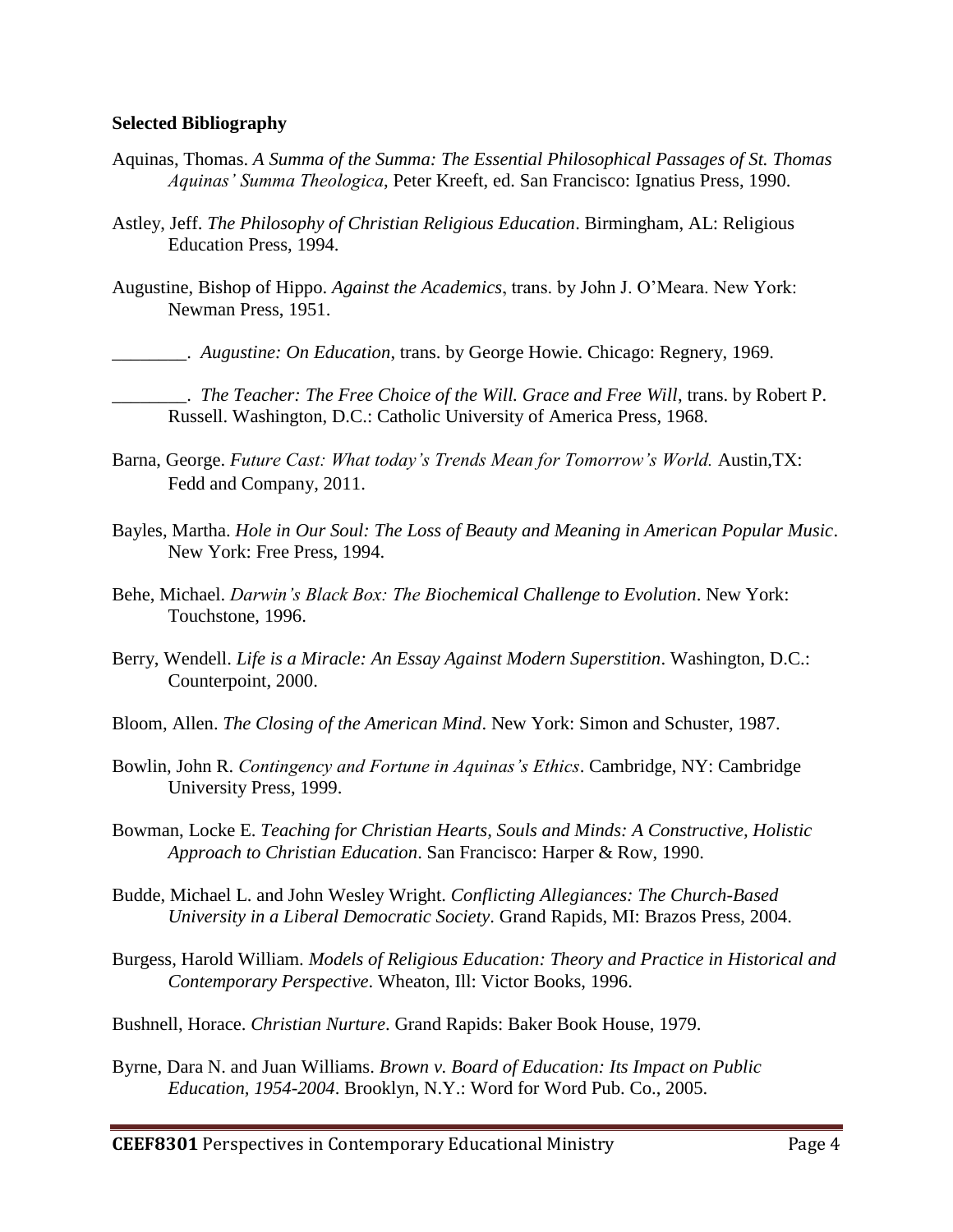Byrne, Herbert W. *John Wesley and Learning*. Salem, OH: Schmul Pub. Co., 1997.

- Claerbaut, David. *Faith and Learning on the Edge: A Bold New Look at Religion in Higher Education*. Grand Rapids, Mich.: Zondervan, 2004.
- Clement of Alexandria. *Christ the Educator*, trans. by Simon P. Wood. New York: Fathers of the Church, Inc., 1954.
- Coe, George Albert. *What is Christian Education?* New York: Scribner, 1935.
- Colson, Charles and Anne Morse. *Burden of Truth: Defending Truth in an Age of Unbelief*. Wheaton, Ill: Tyndale House, 1997.
- Colson, Charles and Nancy Pearcey. *A Dance with Deception: Revealing the Truth Behind the Headlines*. Dallas: Word, 1993.
- Darwin, Charles. *The Origin of the Species: by Means of Natural Selection of the Preservation of Favored Races in the Struggle for Life*. New York: Hurst and Co., n.d.
- Dembski, William A., ed. *Mere Creation: Science, Faith, and Intelligent Design*. Downers Grove, Ill.: InterVarsity Press, 1998.
- DeMolen, Richard L., ed. *Erasmus*. New York: St. Martin's Press, 1973.
- Dewey, John. *Education Today*. ed. by Joseph Ratner. New York: Greenwood Press, 1969.

\_\_\_\_\_\_\_\_. *John Dewey: His Contribution to the American Tradition*, ed. by Irwin Edman.Indianapolis: Bobbs-Merrill, 1955.

\_\_\_\_\_\_\_\_. *John Dewey on Education: Selected Writings*. ed. by Reginald D. Archambault. New York: Modern Library, 1964.

- Dockery, David S., ed. *The Challenge of Postmodernism: An Evangelical Engagement*. Grand Rapids: Baker, 1997.
- Edge, Findley B. *Teaching for Results*, rev. ed. Nashville: Broadman & Holman, 1995.
- Eldridge, Daryl, ed. *The Teaching Ministry of the Church: Integrating Biblical Truth and Contemporary Application*. Nashville: Broadman & Holman, 1995.

Eliot, T. S. *Christianity and Culture*. New York: Harcourt, Brace and Jovanovich, 1968.

Erasmus, Desiderius. *Christian Humanism and the Reformation: Selected Writings*, with *The Life of Erasmus*, by Beatus Rhenanus, ed. by John C. Olin. New York: Harper and Row, 1965.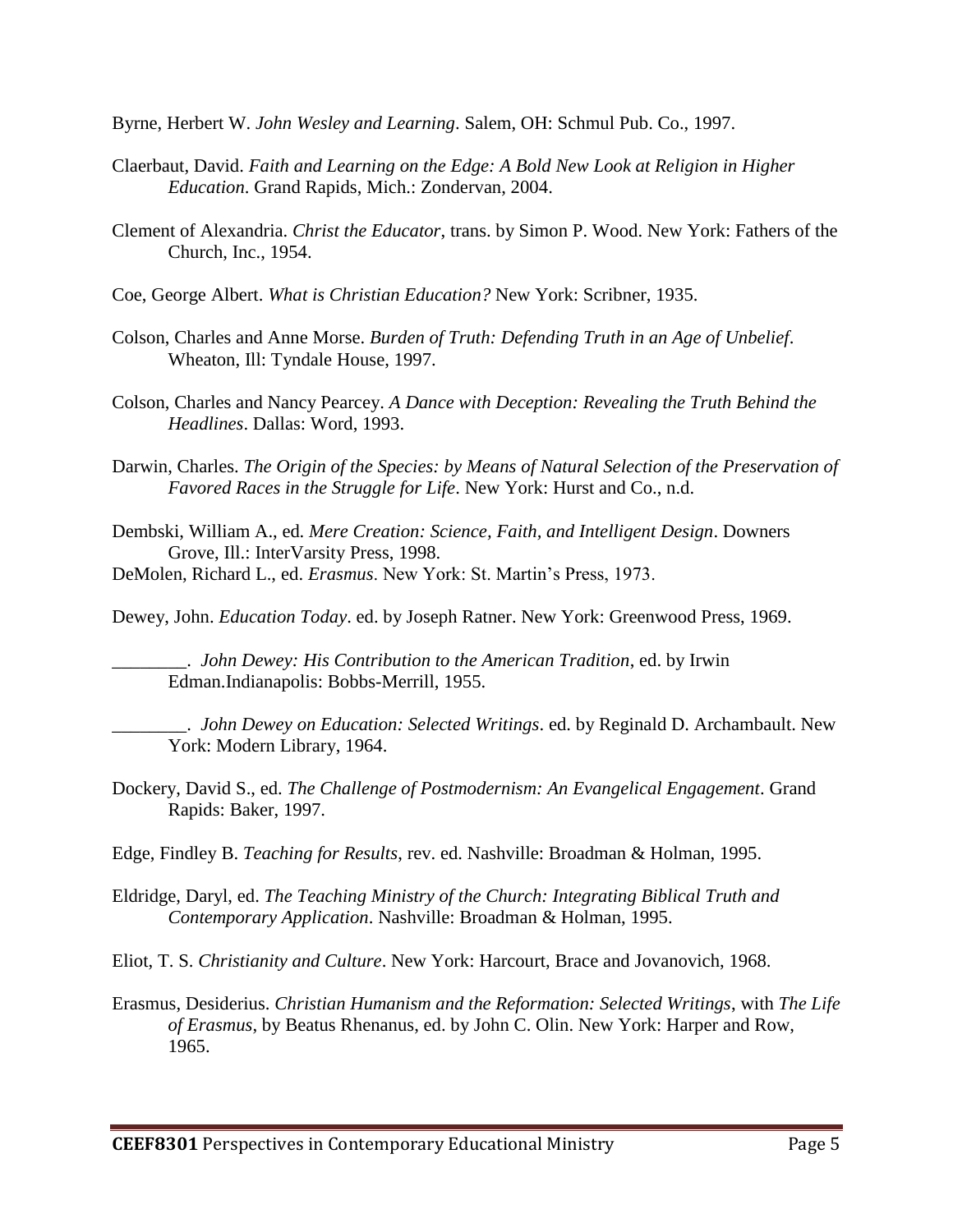- Feinberg, Joel and Russ Shafer-Landau. *Reason and Responsibility: Readings in Some Basic Problems of Philosophy*, 10<sup>th</sup> ed. Belmont, CA: Wadsworth Pub., 1999.
- Frederick, Eby. *Early Protestant Educators; the Educational Writings of Martin Luther, John Calvin, and Other Leaders of Pretestant Thought*. New York: McGraw-Hill Book Company, inc., 1931.
- Freire, Paulo. *Pedagogy of Hope: Reliving Pedagogy of the Oppressed*, trans. by Robert R. Barr. New York: Continuum, 1994.
- Gale, Richard M. *The Divided Self of William James*. Cambridge, NY: Cambridge University Press, 1999.
- Gangel, Kenneth O. and Warren S. Benson. *Christian Education: Its History and Philosophy*. Chicago: Moody Press, 1983.
- Gardner, Howard. *The Disciplined Mind: What all Students should Understand*. New York: Simon & Schuster, 1999.
- Gay, Craig M. *Modern Technology and the Human Future: A Christian Appraisal.* Downers Grove: IVPAcademic,
- Geisler, Norman L., and Ronald M. Brooks. *When Skeptics Ask: A Handbook of Christian Evidence*. Wheaton, Ill.: Victor, 1998.
- Gibbs, Eugene S., ed. *A Reader in Christian Education Foundations and Basic Perspectives*. Grand Rapids: Baker Book House, 1992.
- Groome, Thomas H. *Christian Religious Education: Sharing Our Story and Vision*. San Francisco: Harper & Row, 1980.
- Hari, Johann. *Lost Connections: Uncovering the Real Causes of Depression – and the Unexpected Solutions*. New York: Bloomsbury USA, 2018.
- Harris, Maria and Gabriel Moran. *Reshaping Religious Education: Conversations on Contemporary Practice*. Louisville, KY: Westminster John Knox Press, 1998.
- Ignatius of Loyola. *The Spiritual Exercises of St. Ignatius*, trans. by Anthony Mottola. New York: Image Books, 1964.
- Jacobsen, Douglas G. and Rhonda Hustedt Jacobsen. *Scholarship and Christian Faith: Enlarging the Conversation*. Oxford: Oxford University Press, 2004.
- Jaki, Stanley S. *Means to Message: A Treatise on Truth*. Grand Rapids, MI: Eerdmans Pub., 1999.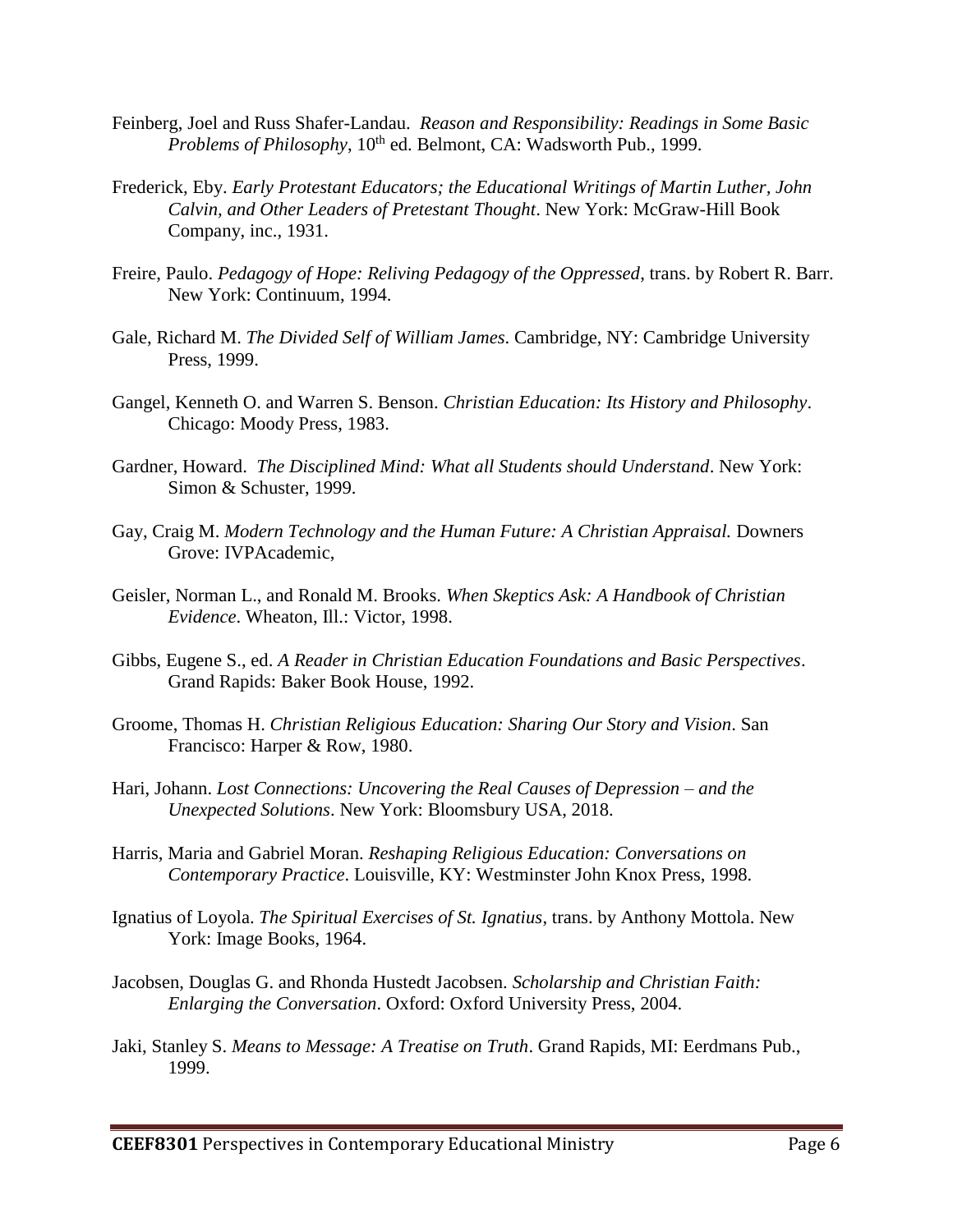- James, William. *Talks to Teachers on Psychology and to Students on Some of Life's Ideals*. New York: Henry Holt and Co., 1905.
	- \_\_\_\_\_\_\_\_. *The Philosophy of William James*. New York: Random House, ND.

Johnson, Philip E. *Darwin on Trial*, 2nd ed. Downers Grove, Ill.: Inter Varsity Press, 1993.

\_\_\_\_\_\_\_\_. *Defeating Darwinism: By Opening Minds*. Downers Grove, Ill.: InterVarsity Press, 1997.

\_\_\_\_\_\_\_\_. *Reason in the Balance: The Case against Naturalism in Science, Law, and Education*. Downers Grove, Ill.: InterVarsity Press, 1995.

- Jones, Mark. *Antinomianism: Reformed Theology's Unwelcome Guest?* Phillipsburg, NJ: P & R Publishing. 2013.
- Kennedy, James C. and Caroline Joyce Simon. *Can Hope Endure?: A Historical Case Study in Christian Higher Education*. Grand Rapids, Mich.: William B. Eerdmans Pub. Co., 2005.
- Klemke, E. D., A. David Kline, and Robert Hollinger, eds. *Philosophy: Contemporary Perspectives on Perennial Issues*, 4<sup>th</sup> ed. New York: St. Martin's Press, 1994.
- Lee, James Michael. *The Content of Religious Instruction: A Social Science Approach*. Birmingham: Religious Education Press, 1985.

\_\_\_\_\_\_\_\_. *The Flow of Religious Instruction: A Social Science Approach*. Mishawaka, Ind.: Religious Education Press, 1975.

\_\_\_\_\_\_\_\_. *The Shape of Religious Instruction: A Social-Science Approach*. Dayton, Ohio: Pflaum, 1971.

Leslie, John, ed. *Modern Cosmology & Philosophy*. Amherst, NY: Prometheus Books, 1998.

- Lorrits, Bryan *Right Color, Wrong Culture: The Type of Leader Your Organization Needs to Become Multiethnic*. Chicago: Moody Press. 2014
- Luther, Martin. *A Short Explanation of Dr. Martin Luther's Small Catechism*, ed. by the Evangelical Lutheran Synod of Missouri, Ohio, and other states. River Forest, Ill.: Koehler Pub. Co.,1963.
- MacDonald, Heather. *The Diversity Delusion: How Race and Gender Pandering Corrupt the University and Undermine Our Culture*. New York: St Martin Press. 2018
- Marsden, George M. *The Soul of the American University: From Protestant Establishment to Established Nonbelief*. New York: Oxford University Press, 1994.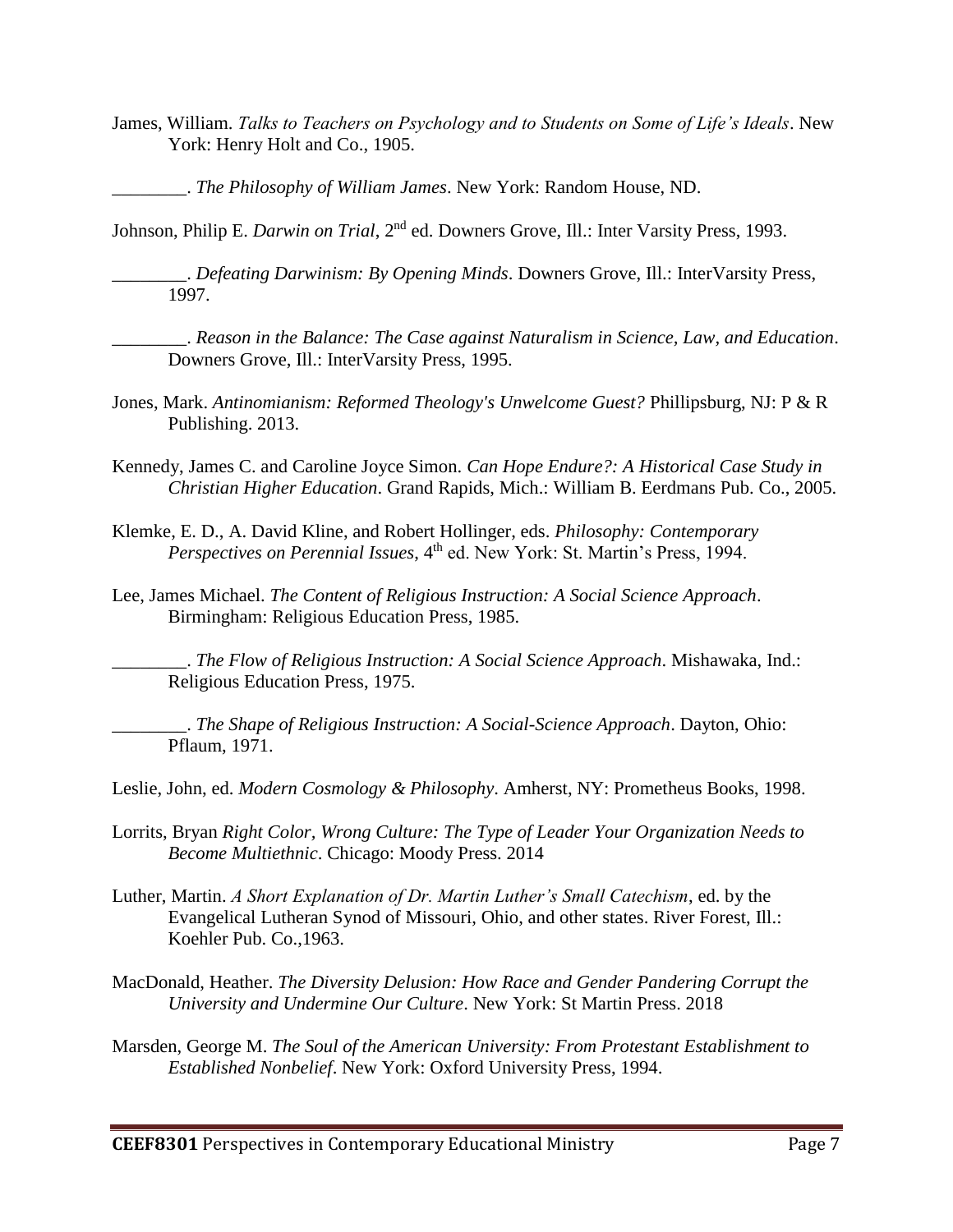Martin, Robert K. *The Incarnate Ground of Christian Faith: Towards a Christian Theological Epistemology for the Educational Ministry of the Church*. Lanham, MD: University Press of America, 1998.

McDermott, John J., ed. *The Philosophy of John Dewey*. New York: York, Putnam Sons, 1973.

- McGreal, Ian P., ed. *Great Thinkers of the Western World: The Major Ideas and Classic Works of More than 100 Outstanding Western Philosophers, Physical and Social Scientists, Psychologists, Religious Writers, and Theologians*. New York: Harper Collins Publishers, 1992.
- Miller, Randolph Crump. *Biblical Theology and Christian Education*. New York: Scribner, 1956.

\_\_\_\_\_\_\_\_. *Education for Christian Living*. Englewood Cliffs, N.J.: Prentice-Hall, 1956.

\_\_\_\_\_\_\_\_. *The Theory of Christian Education Practice: How Theology Affects Christian Education*. Birmingham: Religious Education Press, 1980.

- Millard, Catherine. *The Rewriting of America's History*. Camp Hill, PA: Horizon House Publishers, 1991.
- Moran, Gabriel. *Religious Education as a Second Language*. Birmingham: Religious Education Press, 1989.

\_\_\_\_\_\_\_\_. *Religious Education Development: Images for the Future*. Minneapolis: Winston Press, 1983.

- Mullett, Michael A. *Martin Luther*. London: Routledge, 2004.
- Myers, Ken. *All God's Children and Blue Suede Shoes: Christians and Popular Culture*. Westchester, Ill.: Crossway, 1989.
- Nash, Ronald. *The Closing of the American Heart: What's Really Wrong with America's Schools*. Dallas: Word, 1990.
- Nietzsche, Friedrich, trans. by Richard T. Gray. *Unpublished Writings from the Period of Unfashionable Observations*. Stanford, CA: Stanford University Press, 1999.
- Origen. *Origen on First Principles*, trans. by G. W. Butterworth. New York: Harper and Row, 1966.
- Paffenroth, Kim and Kevin L. Hughes, eds. *Augustine and Liberal Education*. Aldershot, England: Ashgate, 2000.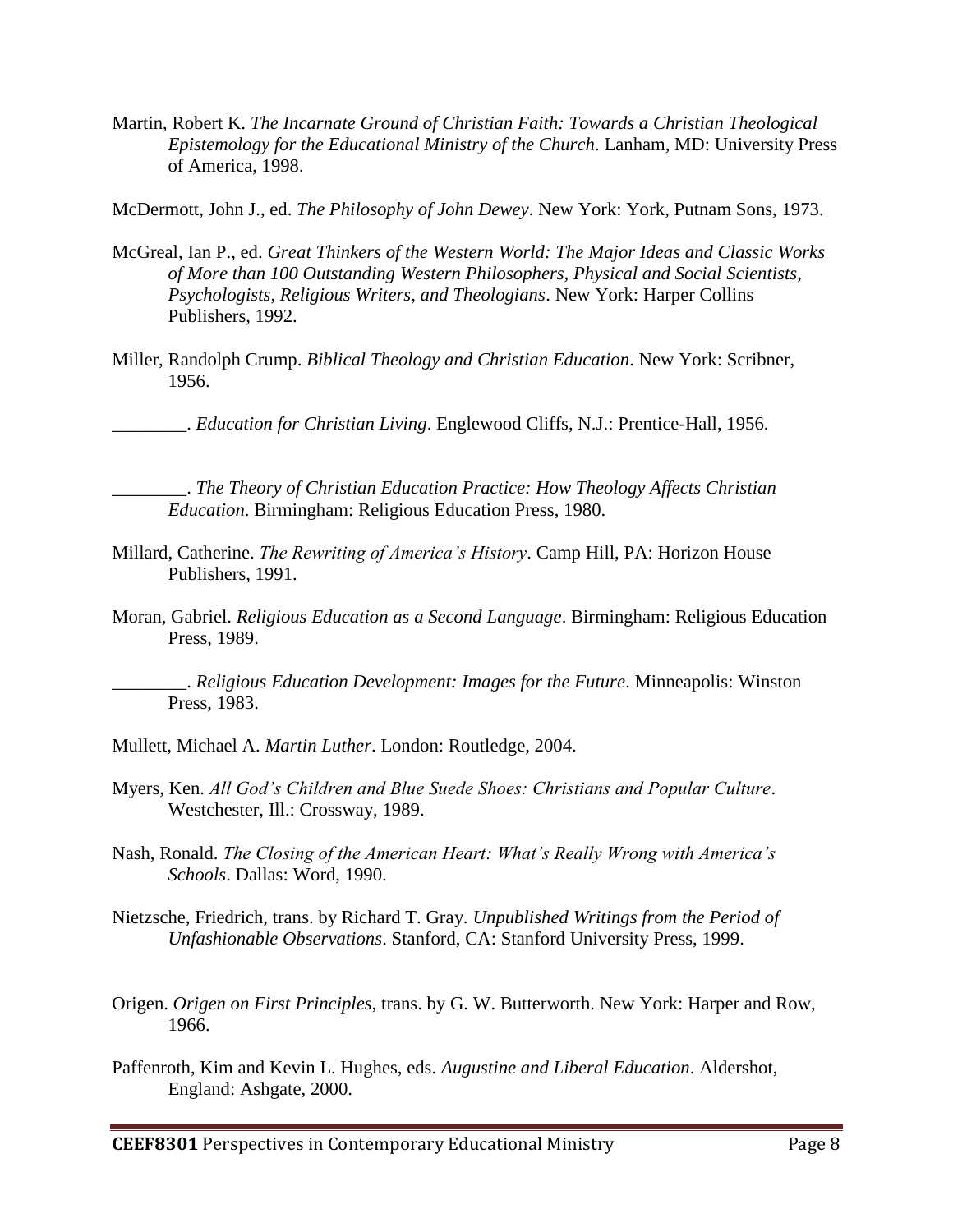Pazmiño, Robert W. *God Our Teacher: Theological Basics in Christian Education*, Grand Rapids, MI: Baker Academic, 2001.

\_\_\_\_\_\_\_\_. *Foundational Issues in Christian Education: An Introduction in Evangelical Perspective*, 2<sup>nd</sup> ed. Grand Rapids, Michigan: Baker Book House, 1997.

\_\_\_\_\_\_\_\_. *Principles and Practices of Christian Education: An Evangelical Perspective*. Grand Rapids, MI: Baker Book House, 1992.

- Perry, Jackie Hill. *Gay Girl, Good God: The Story of Who I Was, and Who God Has Always Been.* Kindle, 2018
- Peterson, Jordan. *12 Rules for Life: An Antidote to Chaos.* Canada:Random House Publishers, 2018
- Peterson, Michael L. *With All Your Mind: A Christian Philosophy of Education*. Notre Dame: University of Notre Dame Press, 2001.
- Poe, Harry Lee. *Christianity in the Academy: Teaching at the Intersection of Faith and Learning*. Grand Rapids, Mich.: Baker Academic, 2004.
- Rickman, H.P. *The Challenge of Philosophy*. London: Open Gate Press, 2000.
- Root, Andrew. *Faith Formation in a Secular Age: Responding to the Church's Obsession with Youthfulness.* Grand Rapids, MI: Baker Academic. 2017
- Rousseau, Jean-Jacques. *Emile: or, On Education*, trans. by Allan Bloom. New York: Basic Books, 1979.
- Sawicki, Marianne. *The Gospel in History: Portrait of a Teaching Church: The Origins of Christian Education*. New York: Paulist Press, 1988.
- Schaeffer, Francis. *The Church at the End of the Twentieth Century: Including, the Church Before the Watching World*. Wheaton, Ill.: Crossway, 1994.
- Schipani, Daniel S. *Religious Education Encounters Liberation Theology*. Birmingham, AL: Religious Education Press, 1988.
- Schuller, David S., ed. *Rethinking Christian Education: Explorations in Theory and Practice*. St. Louis, MO: Chalice Press, 1993.
- Seymour, Jack L., ed. *Mapping Christian Education: Approaches to Congregational Learning*. Nashville: Abingdon Press, 1997.
- Shapiro, Ben. *Brainwashed: How Universities Indoctrinate America's Youth*. Nashville: WND Books, 2004.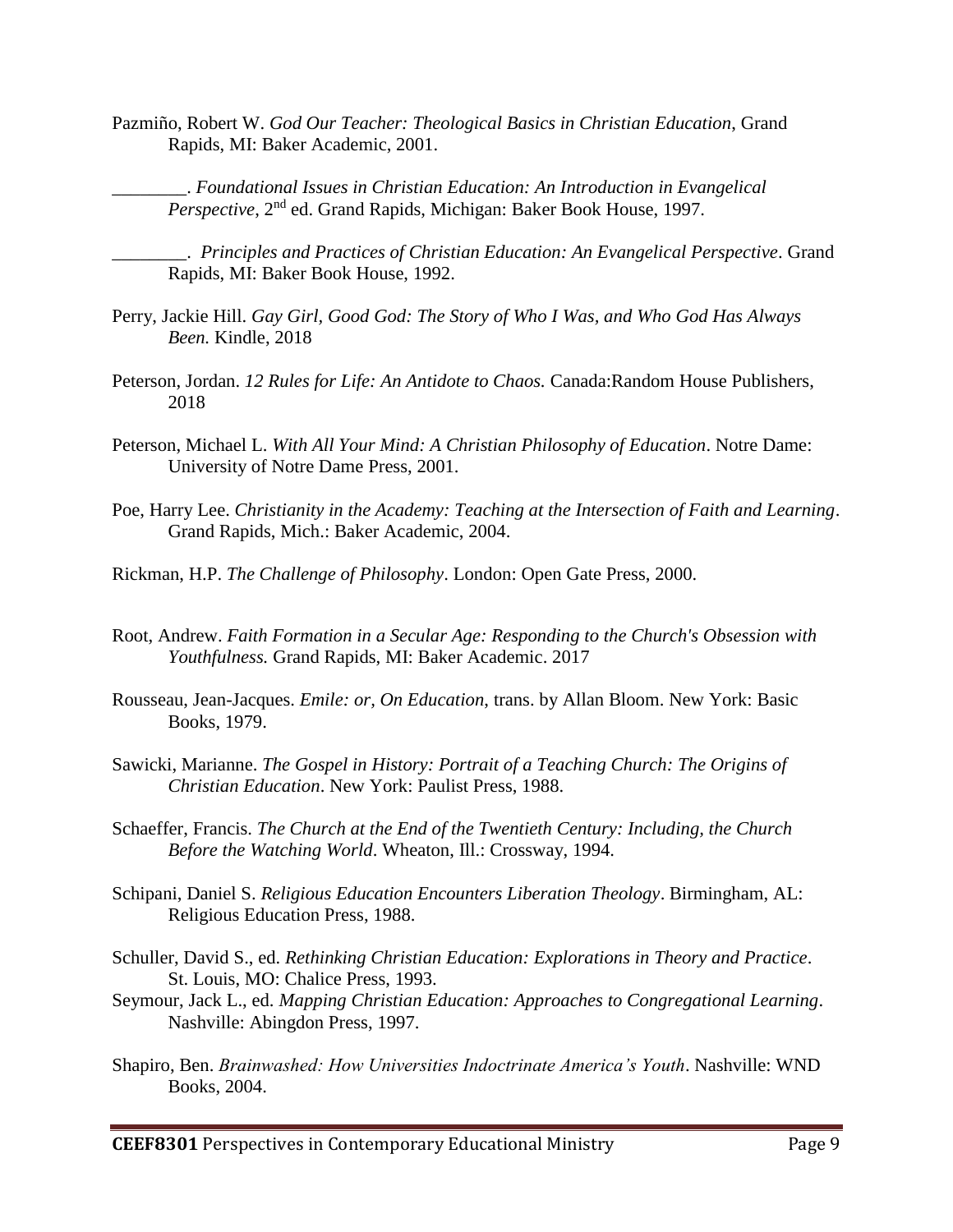Sidorsky, David, ed. *John Dewey: The Essential Writings*. New York: Harper & Row, 1977.

- Sire, James W. *The Universe Next Door: A Basic Worldview Catalog*, 3<sup>rd</sup> ed. Downers Grove, Ill.: InterVarsity Press, 1997.
- Smart, Ninian. *Worldviews: Crosscultural Explorations of Human Beliefs*, 2<sup>nd</sup> ed. Englewood Cliffs, N.J.: Prentice Hall, 1995.
- Solomon, Robert C. *The Joy of Philosophy: Thinking This Versus the Passionate Life*. New York: Oxford University Press, 1999.
- Tisdell, Elizabeth J. *Exploring Spirituality and Culture in Adult and Higher Education*. San Francisco: Jossey-Bass, 2003.
- Vieth, Gene Edward. *Postmodern Times: A Christian Guide to Contemporary Thought and Culture*. Wheaton, Ill.: Crossway, 1994.
- Vieth, Gene Edward, and Andrew Kern. *Classical Education: Towards the Revival of American Schooling*. Washington, D. C.: Capital Research Center, 1997.
- Vieth, Paul H. *Teaching for Christian Living: A Practical Discussion on the Principles and Practice of Making a Curriculum for the Church School Which Shall Center in Life Experience*. St. Louis: Bethany, 1929.

\_\_\_\_\_\_\_\_. *The Church School: The Organization, Administration, and Supervision of Christian Education in the Local Church*. Philadelphia: Christian Education Press, 1957.

- Vryhof, Steven C. *Between Memory and Vision: The Case for Faith-Based Schooling*. Grand Rapids, Mich.: W. B. Eerdmans Pub. Co., 2004.
- Westerhoff, John H., III and O. C. Edwards, Jr. eds. *A Faithful Church: Issues in the History of Catechesis*. Wilton, Conn.: Morehouse-Barlow Co., 1981.
- Wilson, Douglas. *Recovering the Lost Tools of Learning: An Approach to Distinctively Christian Education*. Wheaton, Ill.: Crossway, 1991.
- Wolterstorff, Nicholas, Clarence W. Joldersma, and Gloria Goris Stronks. *Educating for Shalom: Essays on Christian Higher Education*. Grand Rapids, Mich.: W. B. Eerdmans Pub. Co., 2004.
- Wright, N. T. *Surprised by Scripture: Engaging Contemporary Issues.* New York: Harper Collins. 2014.
- Wyckoff, D. Campbell. *Theory and Design of Christian Education Curriculum*. Philadelphia: Westminster Press, 1961.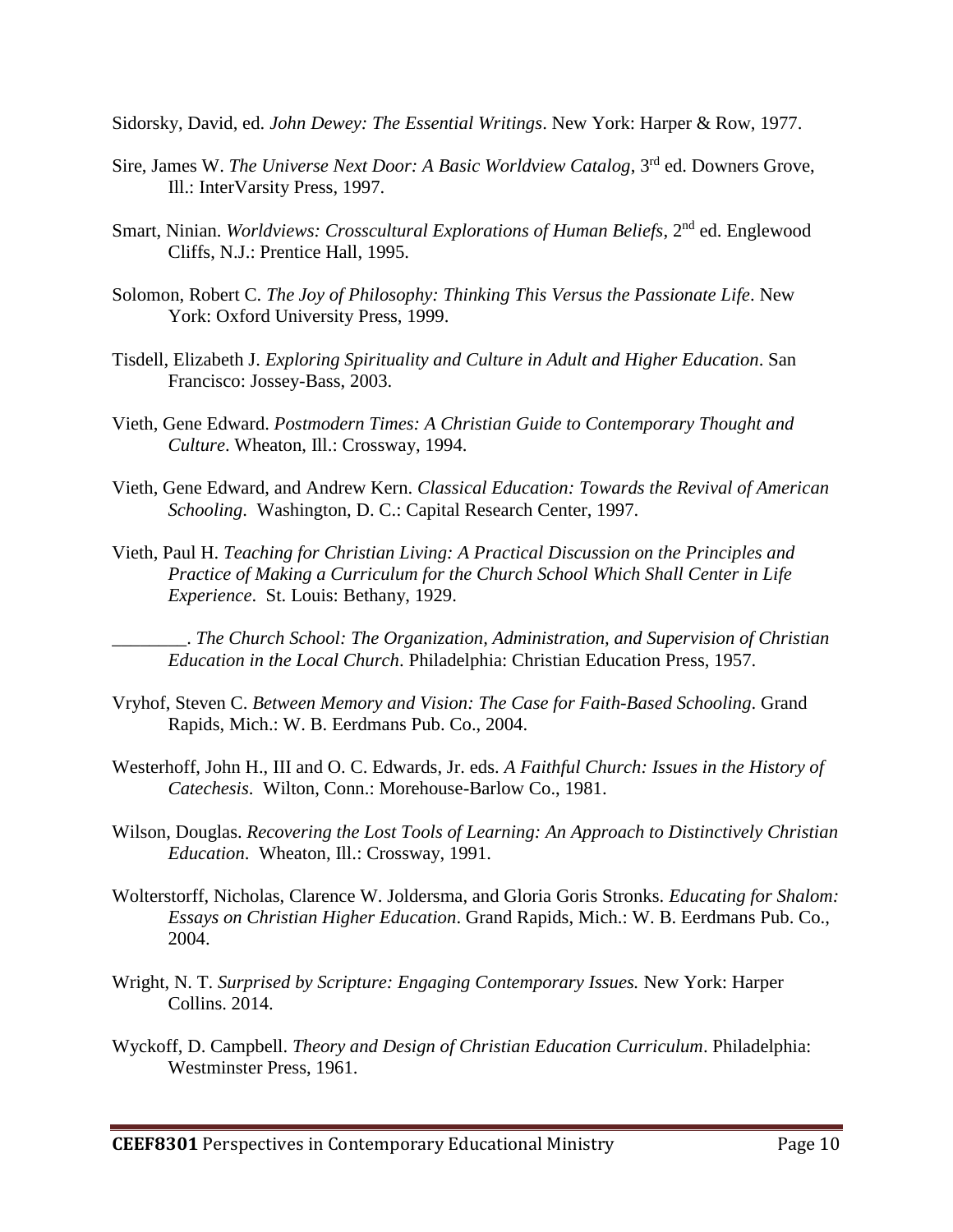# **Rubric for Personal Philosophy Paper**

Student: \_\_\_\_\_\_\_\_\_\_\_\_\_\_\_\_\_\_\_\_\_\_\_\_\_\_\_\_\_\_\_\_\_\_\_\_\_\_\_\_ Date: \_\_\_/\_\_\_\_\_/\_\_\_\_\_

| <b>ELEMEN</b> | <b>Unsatisfactory</b>                                                                          | <b>Partially</b>                                                                       | <b>Proficient</b>                                                                                   | <b>Exemplary</b>                                                                                                | <b>Points</b> |
|---------------|------------------------------------------------------------------------------------------------|----------------------------------------------------------------------------------------|-----------------------------------------------------------------------------------------------------|-----------------------------------------------------------------------------------------------------------------|---------------|
|               | $0 - 2$                                                                                        | <b>Proficient 3-5</b>                                                                  | $6 - 8$                                                                                             | $9-10$                                                                                                          |               |
| Understanding | <b>Shows</b><br>inadequate<br>understanding<br>of educational<br>philosophy                    | Shows adequate<br>understanding of<br>educational<br>philosophy                        | Shows good<br>understanding of<br>educational<br>philosophy                                         | Shows excellent<br>understanding of<br>educational<br>philosophy                                                | /10           |
|               | Demonstrates<br>little or no<br>understanding<br>of a philosophy<br>of Educational<br>Ministry | Demonstrates<br>some<br>understanding of<br>a philosophy of<br>Educational<br>Ministry | Demonstrates good<br>understanding and<br>reflection on<br>philosophy of<br>Educational<br>Ministry | Demonstrates<br>excellent<br>understanding and<br>reflection on<br>philosophy of<br><b>Educational Ministry</b> | /10           |
|               | Fails to include<br>Philosophy<br>elements or<br>components                                    | Includes some<br>Philosophy<br>elements or<br>components                               | Includes most<br>Philosophy<br>elements or<br>components                                            | Includes all<br>Philosophy elements<br>or components                                                            | /10           |
|               | Provides no<br>scriptural<br>support for any<br>components of<br>the philosophy                | Provides<br>scriptural support<br>for some<br>components of the<br>philosophy          | Provides scriptural<br>support for most<br>components of the<br>philosophy                          | Provides scriptural<br>support for each<br>component of the<br>philosophy                                       | /10           |
| <b>Total:</b> |                                                                                                |                                                                                        |                                                                                                     |                                                                                                                 | /40           |

| <b>ELEMEN</b> | Unsatisfactory    | <b>Partially</b>      | <b>Proficient</b> | <b>Exemplary</b>   | <b>Points</b> |
|---------------|-------------------|-----------------------|-------------------|--------------------|---------------|
| т             | $0 - 2$           | <b>Proficient 3-5</b> | $6 - 8$           | $9-10$             |               |
|               | Shows inadequate  | Shows adequate        | Shows good        | Shows excellent    |               |
|               | integration of    | integration of        | integration of    | integration of     | /10           |
|               | biblical theology | biblical theology     | biblical theology | biblical theology  |               |
|               | with philosophy   | with philosophy       | with philosophy   | with philosophy    |               |
|               | Makes poor        | Makes adequate        | Makes good        | Makes excellent    |               |
|               | practical         | practical             | practical         | practical          | /10           |
|               | application to    | application to        | application to    | application to     |               |
|               | Educational       | Educational           | Educational       | Educational        |               |
|               | Ministry          | Ministry              | Ministry          | Ministry           |               |
| Application   | Fails to explain  | Explains some         | Explains most     | Explains all ideas | /10           |
|               | ideas clearly and | ideas clearly and     | ideas clearly and | clearly and        |               |
|               | concisely         | concisely             | concisely         | concisely          |               |
|               | Poor development  | Adequate              | Good              | Excellent          |               |
|               | of personal       | development of        | development of    | development of     | /10           |
|               | philosophy of     | personal              | personal          | personal           |               |
|               | Educational       | philosophy of         | philosophy of     | philosophy of      |               |
|               | Ministry          | Educational           | Educational       | Educational        |               |
|               |                   | Ministry              | Ministry          | Ministry           |               |
| <b>Total:</b> |                   |                       |                   |                    | /40           |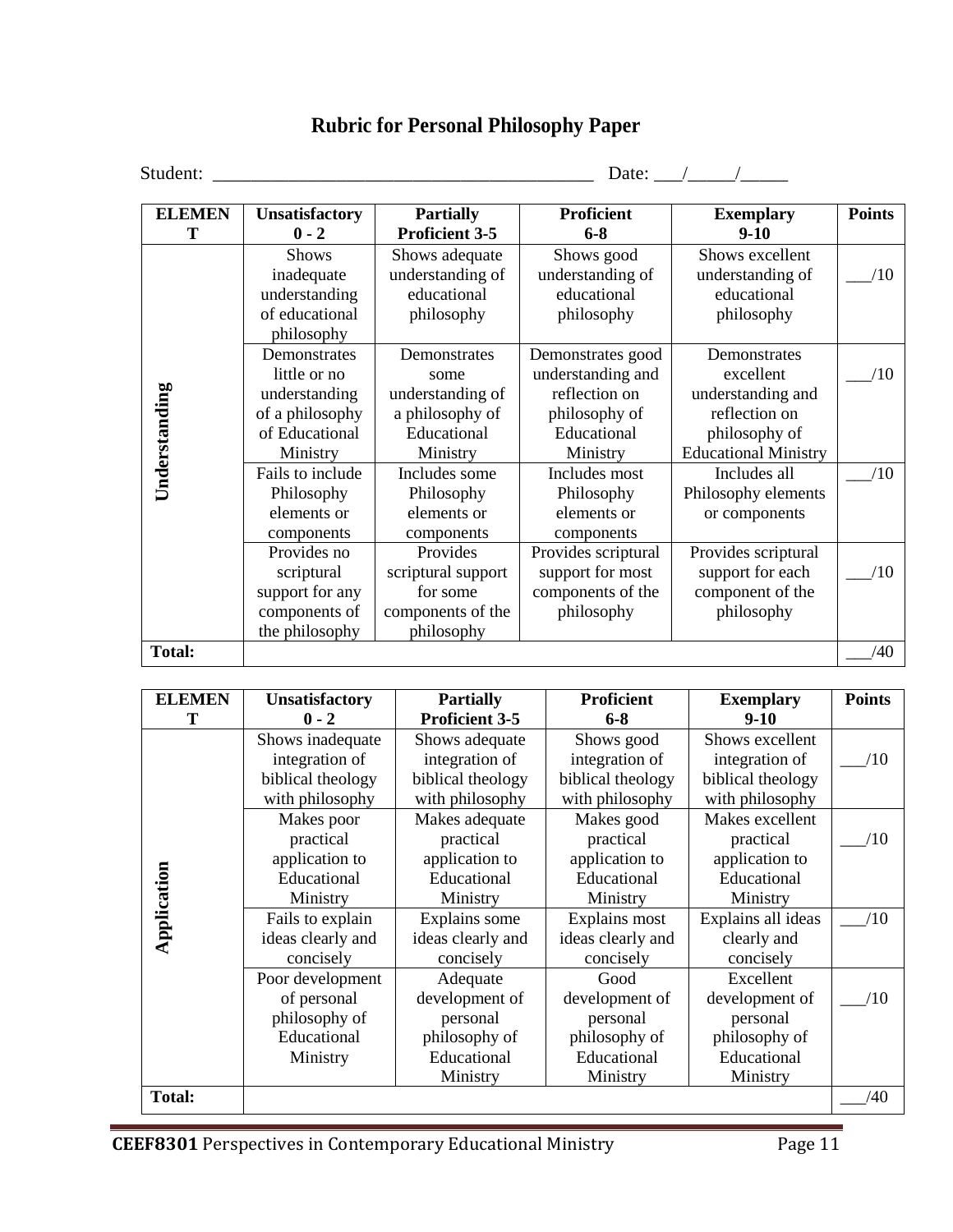| <b>ELEMENT</b>     |                   | <b>Unsatisfactory</b><br>$0 - 2$                                                                                                  | <b>Partially</b><br><b>Proficient 3-5</b>                                                                           | <b>Proficient</b><br>$6 - 8$                                                                              | <b>Exemplary</b><br>$9-10$                                                                             | <b>Points</b> |
|--------------------|-------------------|-----------------------------------------------------------------------------------------------------------------------------------|---------------------------------------------------------------------------------------------------------------------|-----------------------------------------------------------------------------------------------------------|--------------------------------------------------------------------------------------------------------|---------------|
| Communication      |                   | Uses an<br>incoherent<br>structure that fails<br>to group related<br>ideas                                                        | Uses an<br>inconsistent<br>structure that<br>attempts to group<br>related ideas                                     | Uses a structure<br>that groups some<br>related ideas in a<br>logical<br>progression                      | Uses a consistent<br>structure that<br>groups related<br>ideas in a logical<br>progression             | /5            |
|                    | Organization      | Demonstrates<br>poor writing<br>skills: structure,<br>grammar, word<br>usage, spelling                                            | Demonstrates<br>adequate writing<br>skills: structure,<br>grammar, word<br>usage, spelling                          | Demonstrates<br>good writing<br>skills: structure,<br>grammar, word<br>usage, spelling                    | Demonstrates<br>excellent writing<br>skills: structure,<br>grammar, word<br>usage, spelling            | /5            |
|                    | Style             | Shows poor use of<br>Turabian writing<br>guidelines in<br>headings, spacing,<br>and citations                                     | Shows adequate<br>use of Turabian<br>writing guidelines<br>in headings,<br>spacing, and<br>citations                | Shows proficient<br>use of Turabian<br>writing<br>guidelines in<br>headings,<br>spacing, and<br>citations | Shows exemplary<br>use of Turabian<br>writing guidelines<br>in headings,<br>spacing, and<br>citations. | /5            |
|                    | Writing Mechanics | Numerous errors<br>in grammar,<br>capitalization,<br>punctuation, and<br>spelling distract<br>the reader and<br>require revision. | Edits the text, but<br>errors in grammar,<br>capitalization,<br>punctuation, and<br>spelling reduce<br>readability. | Edits the text<br>with minor errors<br>in grammar,<br>capitalization,<br>punctuation, and<br>spelling.    | Edits the text with<br>no errors in<br>grammar,<br>capitalization,<br>punctuation, and<br>spelling.    | /5            |
| <b>Total:</b>      |                   |                                                                                                                                   |                                                                                                                     |                                                                                                           |                                                                                                        | /20           |
| <b>Total Score</b> |                   |                                                                                                                                   |                                                                                                                     |                                                                                                           | /100                                                                                                   |               |

Additional Comments:

Professor: \_\_\_\_\_\_\_\_\_\_\_\_\_\_\_\_\_\_\_\_\_\_\_\_\_\_\_\_\_\_\_\_\_\_\_\_\_\_\_\_\_\_\_\_\_\_\_\_\_\_\_\_\_\_\_\_\_\_\_\_\_\_\_\_\_\_\_\_\_